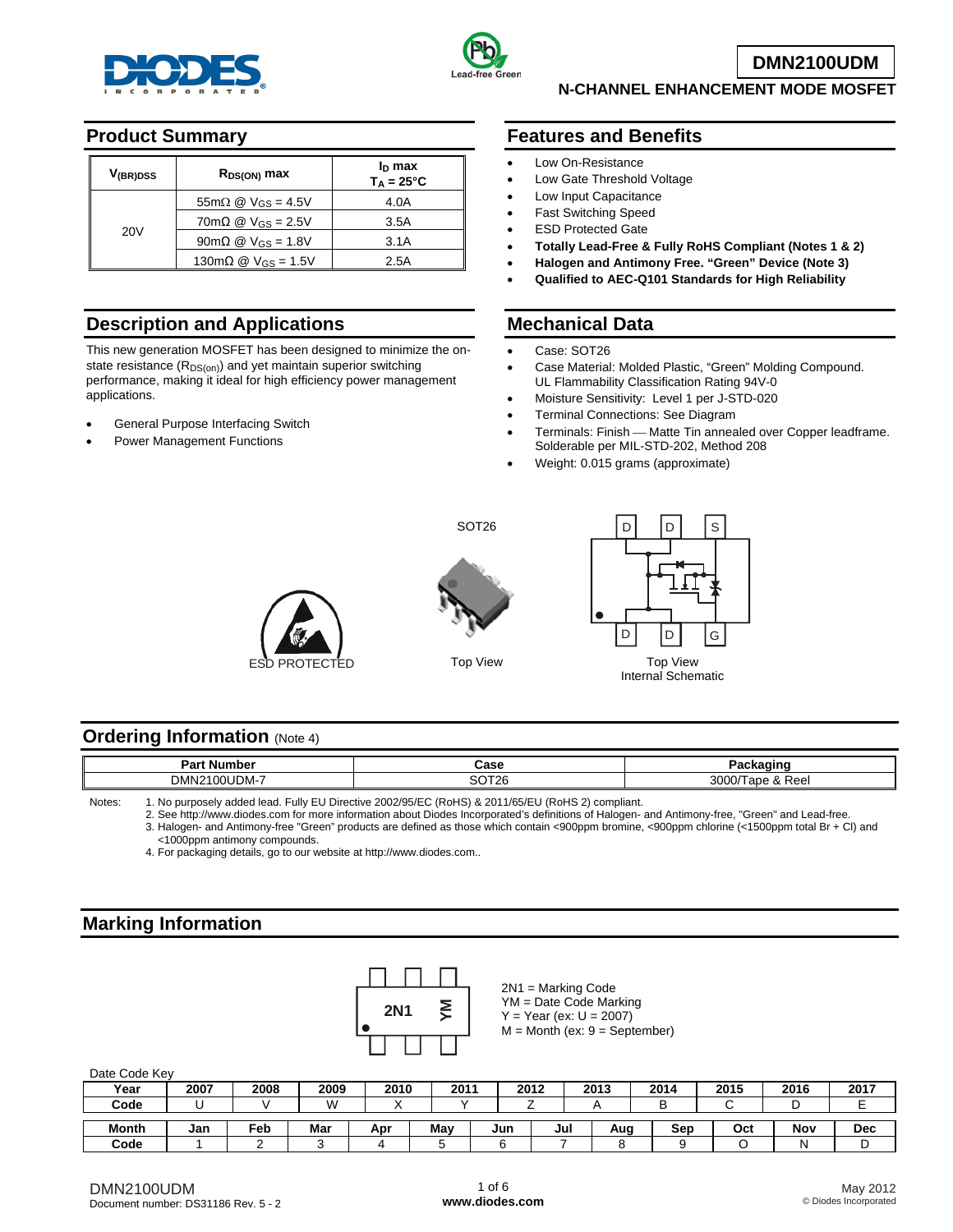

# **Maximum Ratings** @T<sub>A</sub> = 25°C unless otherwise specified

| <b>Characteristic</b>                                    | <b>Symbol</b>                               | Value                                      | <b>Units</b> |            |  |  |
|----------------------------------------------------------|---------------------------------------------|--------------------------------------------|--------------|------------|--|--|
| Drain-Source Voltage                                     | V <sub>DSS</sub>                            | 20                                         |              |            |  |  |
| Gate-Source Voltage                                      | V <sub>GSS</sub>                            | ±8                                         |              |            |  |  |
|                                                          | Steady<br>State                             | $T_A = 25^{\circ}C$<br>$T_A = 70^{\circ}C$ | ΙD           | 4.0<br>3.1 |  |  |
| Continuous Drain Current (Note 6) $V_{GS} = 4.5V$        | $T_A = 25^{\circ}C$<br>$T_A = 70^{\circ}$ C | ID                                         | 4.5<br>3.5   |            |  |  |
| Pulsed Drain Current (10 $\mu$ s pulse, duty cycle = 1%) | <b>IDM</b>                                  | 13                                         |              |            |  |  |
| Maximum Body Diode Continuous Current                    |                                             |                                            |              |            |  |  |

# **Thermal Characteristics** @T<sub>A</sub> = 25°C unless otherwise specified

| <b>Characteristic</b>                            | Symbol                   | Value           | <b>Units</b> |      |  |
|--------------------------------------------------|--------------------------|-----------------|--------------|------|--|
|                                                  | $T_A = 25^{\circ}C$      |                 |              | W    |  |
| Total Power Dissipation (Note 5)                 | $T_A = 70^{\circ}C$      | $P_D$           | 0.6          |      |  |
| Thermal Resistance, Junction to Ambient (Note 5) | Steady state             |                 | 127          | °C/W |  |
|                                                  | t<10s                    | $R_{\theta$ JA  | 91           |      |  |
|                                                  | $T_A = 25^{\circ}C$      |                 | 1.5          | W    |  |
| Total Power Dissipation (Note 6)                 | $T_A = 70^{\circ}$ C     | P <sub>D</sub>  | 0.9          |      |  |
|                                                  | Steady state             |                 | 85           | °C/W |  |
| Thermal Resistance, Junction to Ambient (Note 6) | t<10s                    | $R_{\theta}$ JA | 63           |      |  |
| Thermal Resistance, Junction to Case (Note 6)    | $\mathsf{R}_{\theta}$ JC | 3.1             |              |      |  |
| Operating and Storage Temperature Range          | Tj, Tstg                 | $-55$ to $+150$ | °C           |      |  |

# **Electrical Characteristics** @T<sub>A</sub> = 25°C unless otherwise specified

| <b>Characteristic</b>                   | Symbol                             | Min                      | <b>Typ</b>               | Max                      | Unit      | <b>Test Condition</b>                           |  |
|-----------------------------------------|------------------------------------|--------------------------|--------------------------|--------------------------|-----------|-------------------------------------------------|--|
| <b>OFF CHARACTERISTICS (Note 7)</b>     |                                    |                          |                          |                          |           |                                                 |  |
| Drain-Source Breakdown Voltage          | <b>BV<sub>DSS</sub></b>            | 20                       | $\overline{\phantom{0}}$ | $\overline{\phantom{0}}$ | V         | $V_{GS} = 0V$ , $I_D = 250 \mu A$               |  |
| Zero Gate Voltage Drain Current         | <b>I</b> <sub>DSS</sub>            | $\overline{\phantom{0}}$ |                          | 1                        | μA        | $V_{DS} = 20V, V_{GS} = 0V$                     |  |
| Gate-Source Leakage                     | <b>I</b> GSS                       |                          |                          | $+1$                     | μA        | $V_{GS} = \pm 8V$ , $V_{DS} = 0V$               |  |
| <b>ON CHARACTERISTICS (Note 7)</b>      |                                    |                          |                          |                          |           |                                                 |  |
| Gate Threshold Voltage                  | $V$ <sub>GS<math>(th)</math></sub> | 0.6                      |                          | 1.0                      | $\vee$    | $V_{DS}$ = $V_{GS}$ , $I_D$ = 250 $\mu$ A       |  |
|                                         |                                    |                          | 32                       | 55                       |           | $V_{GS} = 4.5V$ , $I_D = 6A$                    |  |
| Static Drain-Source On-Resistance       |                                    |                          | 43                       | 70                       |           | $V_{GS} = 2.5V$ , $I_D = 4.0A$                  |  |
|                                         | $R_{DS(ON)}$                       |                          | 56                       | 90                       | $m\Omega$ | $V_{GS} = 1.8 V$ , $I_D = 1.5 A$                |  |
|                                         |                                    |                          | 80                       | 130                      |           | $V_{GS} = 1.5V$ , $I_D = 1.0A$                  |  |
| <b>Forward Transfer Admittance</b>      | $ Y_{fs} $                         |                          | 8                        |                          | S         | $V_{DS}$ = 10V, $I_D$ = 6A                      |  |
| Diode Forward Voltage                   | Vsp                                |                          | 0.7                      | 1.1                      | $\vee$    | $V_{GS} = 0V$ , $I_S = 2A$                      |  |
| <b>DYNAMIC CHARACTERISTICS (Note 8)</b> |                                    |                          |                          |                          |           |                                                 |  |
| Input Capacitance                       | $C_{iss}$                          | $\qquad \qquad$          | 555                      | $\qquad \qquad$          | pF        |                                                 |  |
| <b>Output Capacitance</b>               | C <sub>oss</sub>                   |                          | 112                      |                          | pF        | $V_{DS} = 10V$ , $V_{GS} = 0V$<br>$f = 1.0$ MHz |  |
| Reverse Transfer Capacitance            | C <sub>rss</sub>                   | $\overline{\phantom{0}}$ | 84                       | $\overline{\phantom{0}}$ | pF        |                                                 |  |
| <b>Total Gate Charge</b>                | $Q_{\alpha}$                       | $\overline{\phantom{0}}$ | 8.8                      |                          | nC        |                                                 |  |
| Gate-Source Charge                      | $Q_{\text{qs}}$                    |                          | 1.4                      | $\overline{\phantom{0}}$ | nC        | $V_{DS}$ = 10V, $V_{GS}$ = 4.5V,                |  |
| Gate-Drain Charge                       | $\mathsf{Q}_{\text{gd}}$           |                          | 3                        | $\overline{\phantom{0}}$ | nC        | $I_D = 6.5A$                                    |  |
| Turn-On Delay Time                      | $t_{D(0n)}$                        |                          | 53                       |                          | ns        |                                                 |  |
| Turn-On Rise Time                       |                                    | __                       | 78                       |                          | ns        | $V_{DS}$ = 10V, $I_D$ = 1.0A                    |  |
| Turn-Off Delay Time                     | $t_{D(off)}$                       |                          | 561                      |                          | ns        | $V_{GS} = 4.5V$ , R <sub>G</sub> = 6 $\Omega$   |  |
| Turn-Off Fall Time                      |                                    |                          | 234                      |                          | ns        |                                                 |  |

Notes: 5. Device mounted on FR-4 PC board, with minimum recommended pad layout, single sided.

6. Device mounted on FR-4 substrate PC board, 2oz copper, with thermal bias to bottom layer 1inch square copper plate

7. Short duration pulse test used to minimize self-heating effect 8. Guaranteed by design. Not subject to production testing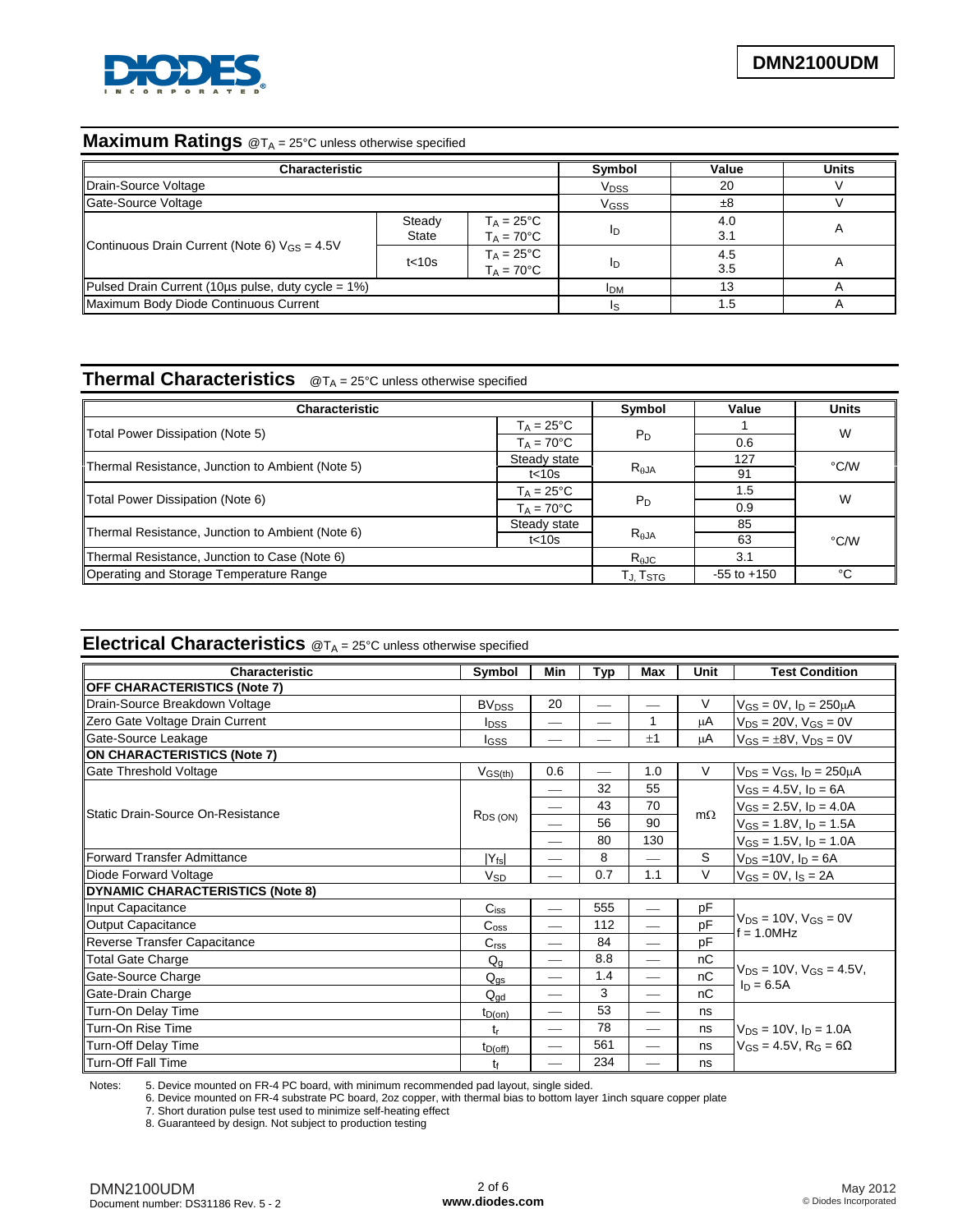



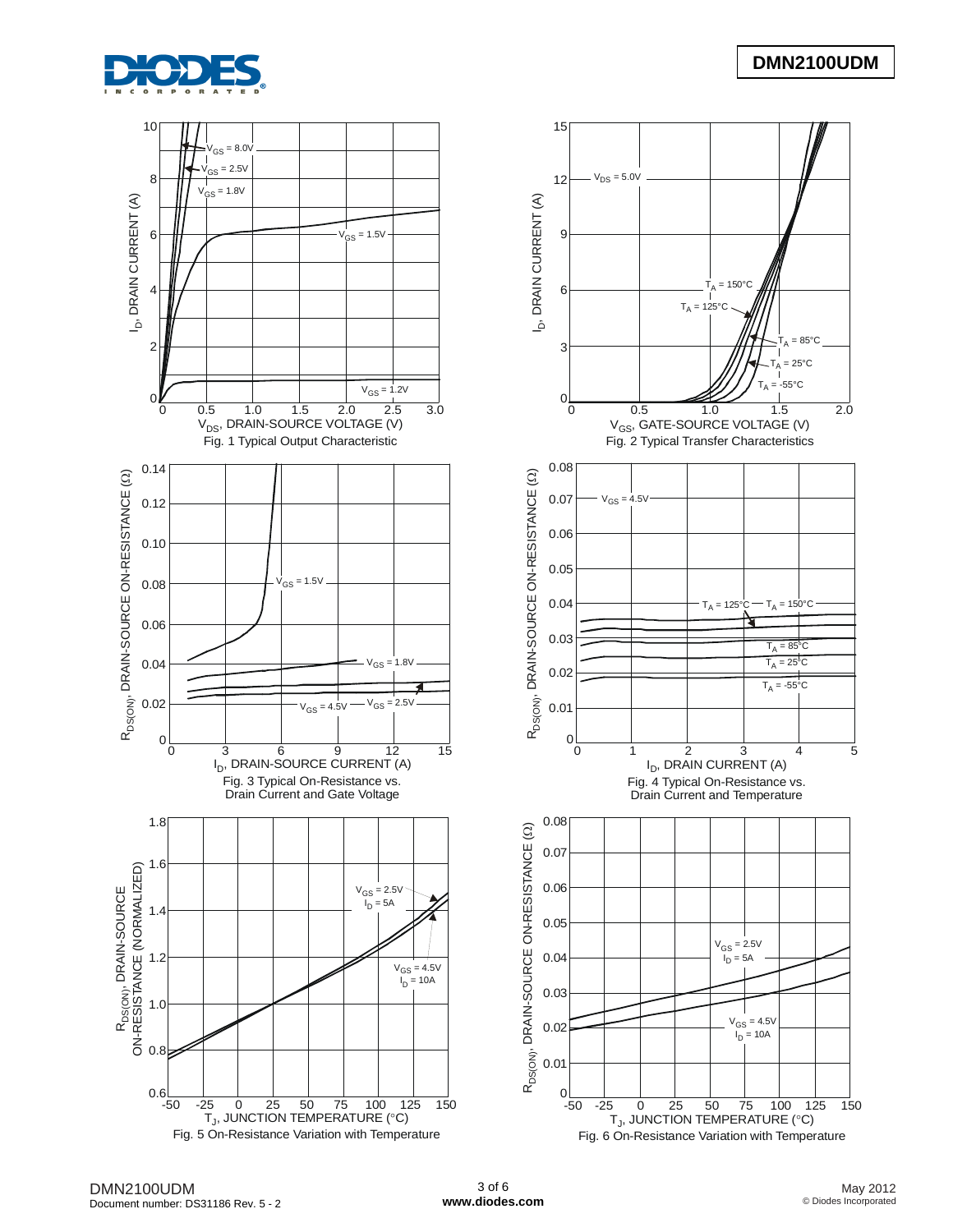

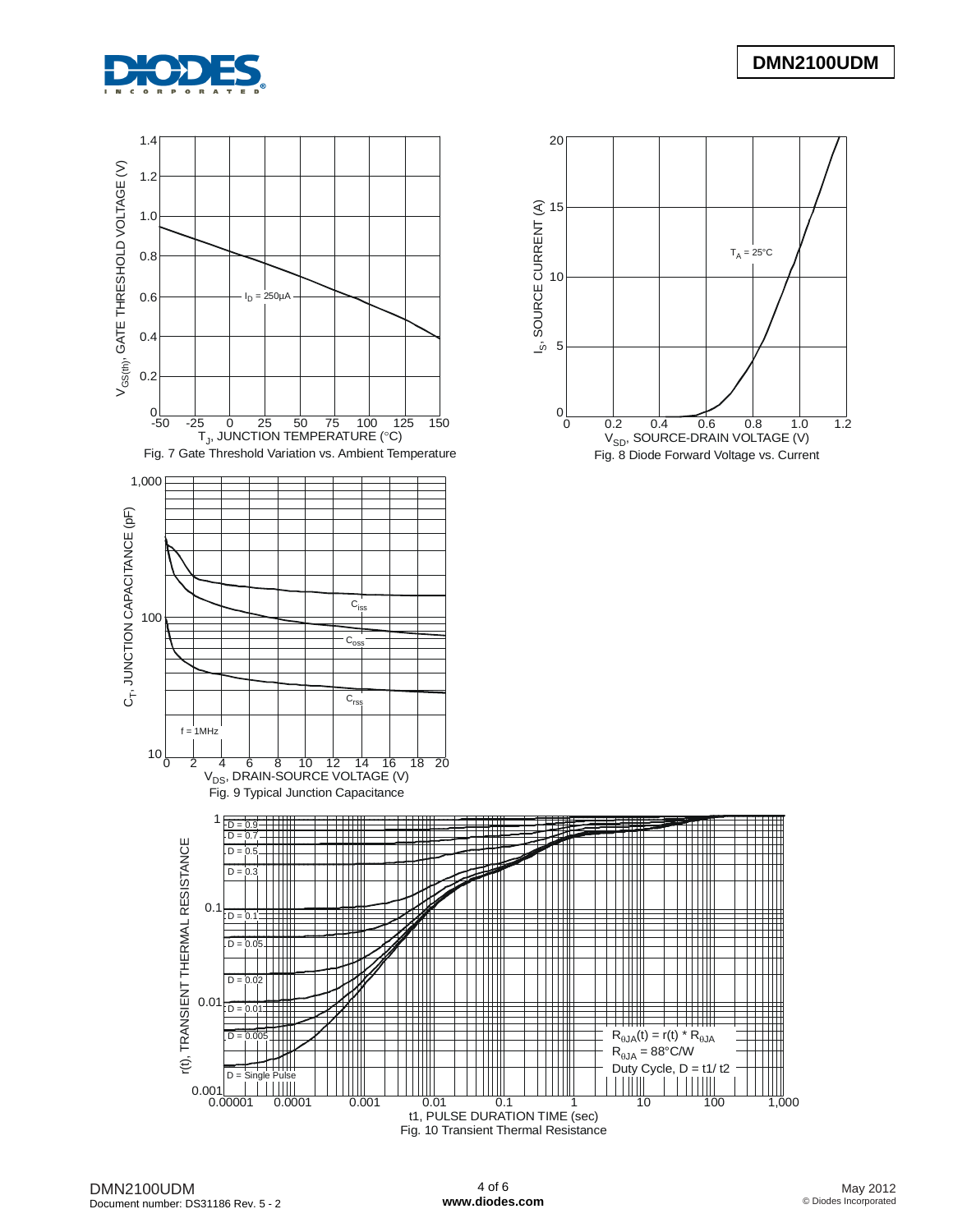

# **Package Outline Dimensions**



| <b>SOT26</b> |       |      |      |  |  |  |  |
|--------------|-------|------|------|--|--|--|--|
| Dim          | Min   | Max  | Typ  |  |  |  |  |
| A            | 0.35  | 0.50 | 0.38 |  |  |  |  |
| в            | 1.50  | 1.70 | 1.60 |  |  |  |  |
| C            | 2.70  | 3.00 | 2.80 |  |  |  |  |
| D            |       |      | 0.95 |  |  |  |  |
| н            | 2.90  | 3.10 | 3.00 |  |  |  |  |
| J            | 0.013 | 0.10 | 0.05 |  |  |  |  |
| κ            | 1.00  | 1.30 | 1.10 |  |  |  |  |
| L            | 0.35  | 0.55 | 0.40 |  |  |  |  |
| М            | 0.10  | 0.20 | 0.15 |  |  |  |  |
| α            | 0°    | 8°   |      |  |  |  |  |
| ensions      |       |      |      |  |  |  |  |

# **Suggested Pad Layout**



| <b>Dimensions</b> | Value (in mm) |
|-------------------|---------------|
| z                 | 3.20          |
| G                 | 1.60          |
| x                 | 0.55          |
|                   | 0.80          |
| C1                | 2.40          |
| r. 2              | 0.95          |